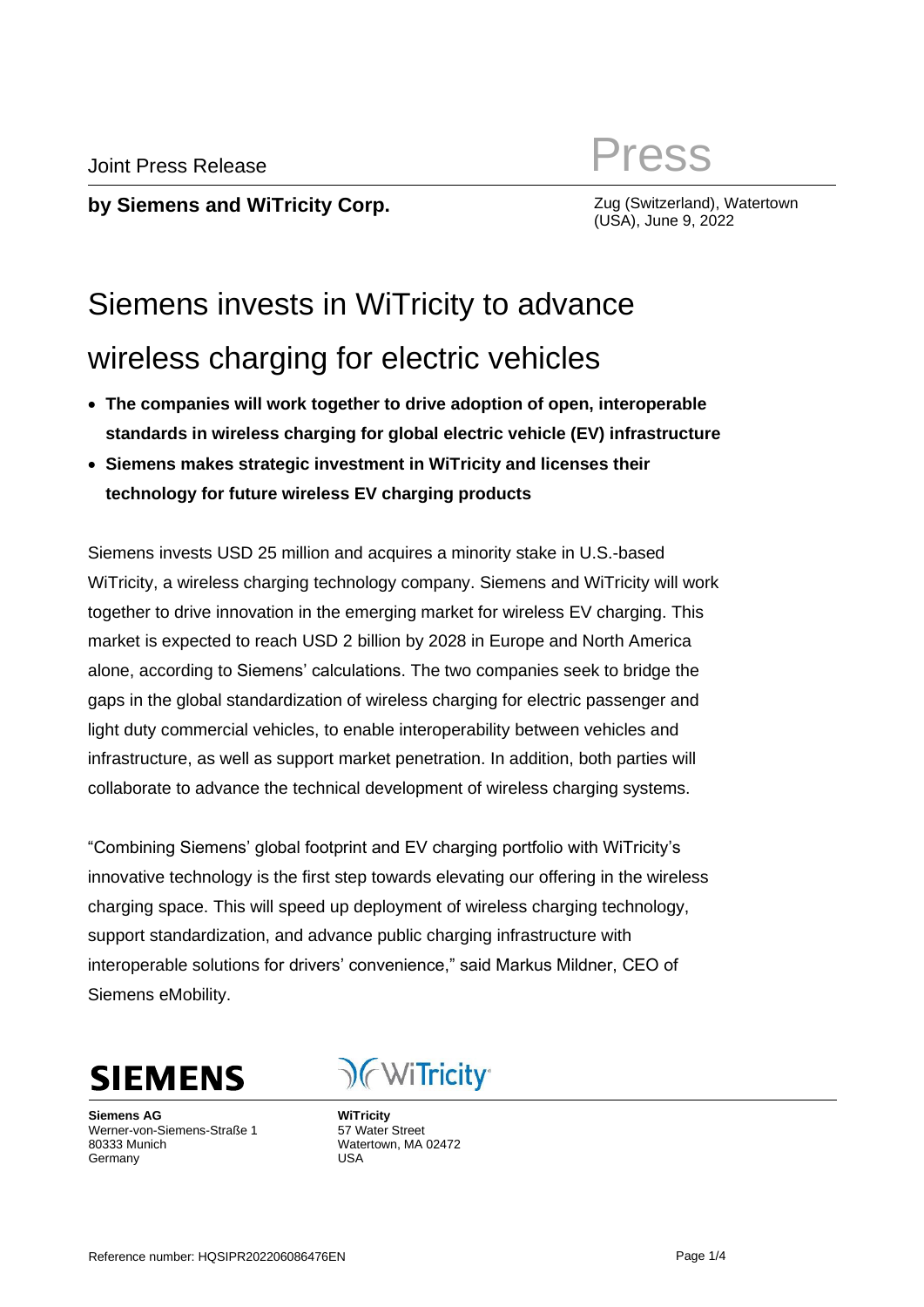Siemens will also become a technology license partner, benefitting from WiTricity's deep know-how and decade-long collaboration with global automotive OEMs to develop proven, field-tested, interoperable wireless charging solutions.

### **Innovative and proven technology**

A charging pad mounted on or in the ground exchanges power with a receiving coil attached on the underside of the EV. There are no moving parts or physical connectors. Instead, a magnetic field transfers energy between the charging pad and the vehicle coil when the vehicle is over the charging pad. The system uses resonant induction between the charger and receiver in order to provide high efficiency at a variety of ground clearances, from low-slung sports cars to SUVs.

## **Cost-effective, global availability, addressing customer demands**

The ultimate goal of the collaboration is to accelerate the maturing of wireless charging technologies together with OEMs and infrastructure partners to simultaneously ensure their cost-effective availability worldwide. A recent survey of more than 1,000 current and future EV owners interested in purchasing an EV in the next two years indicated that wireless charging was one of the highest-rated addons and a more preferred option to other amenities, including park-assist, performance, or premium audio packages.

"Wireless charging enables a driver to just park and walk away, returning to a charged vehicle. Wireless charging makes EVs more appealing for individual owners and more cost-effective for commercial operators. We are excited to partner with a leader like Siemens to help drive this new world of compelling solutions," said Alex Gruzen, CEO of WiTricity. "Siemens and WiTricity share the goal of improving EV ownership and fleet management with the matchless simplicity and reliability of wireless charging".

**Siemens AG** Werner-von-Siemens-Straße 1 80333 Munich **Germany**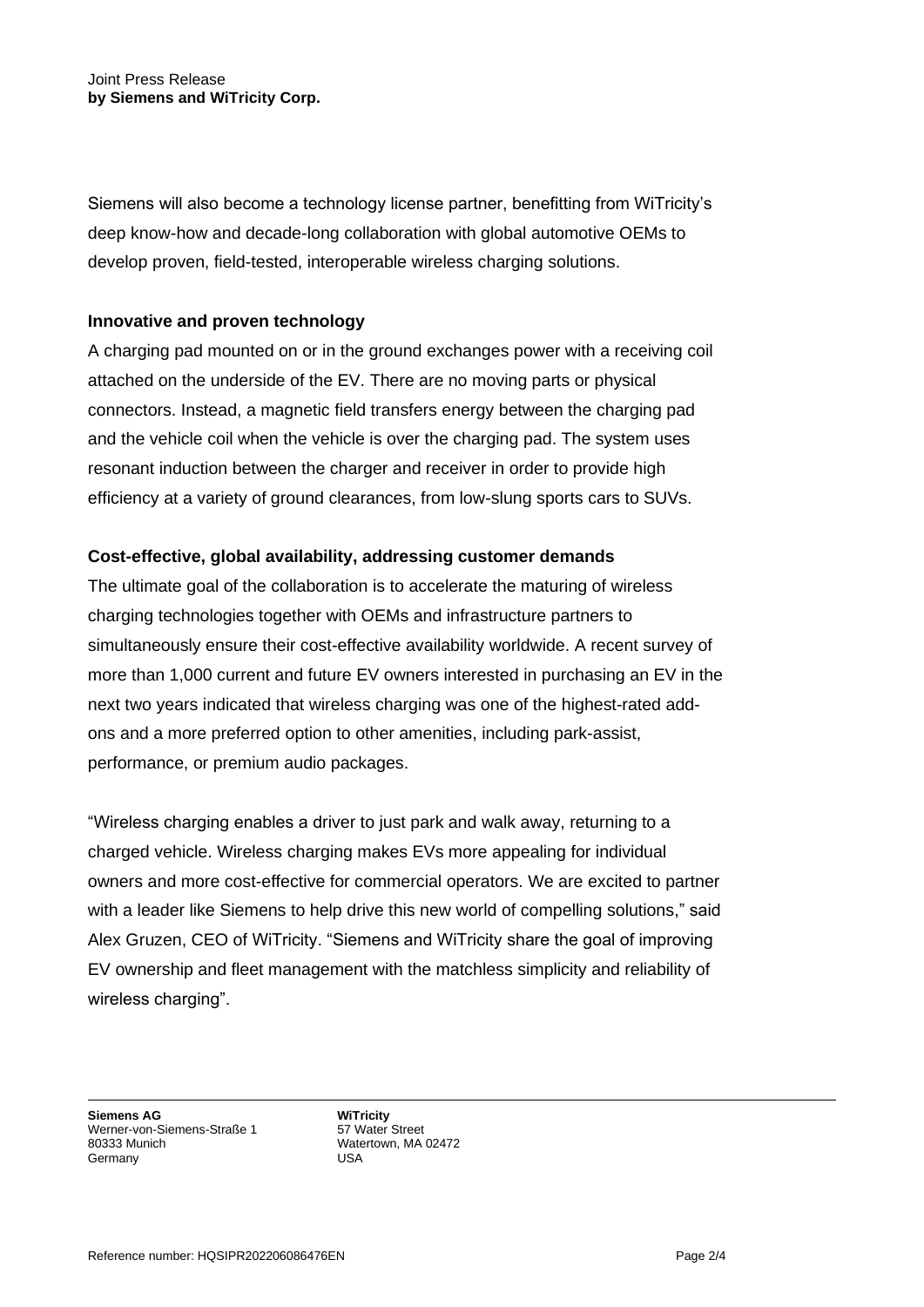#### **Eliminating autonomous vehicle friction points**

For autonomous vehicles to fulfill their promise key friction points will need to be removed, such as charging, which today still requires human intervention. Wireless power transfer will be the key technology to enable contactless automatic charging with least maintenance requirements and pave the way to an all-electric, fully autonomous mobility future.

This press release and a press picture is available at<https://sie.ag/3xzfdOz>

For further information on Siemens emobility, please see [https://new.siemens.com/global/en/products/energy/medium](https://new.siemens.com/global/en/products/energy/medium-voltage/solutions/emobility.html)[voltage/solutions/emobility.html](https://new.siemens.com/global/en/products/energy/medium-voltage/solutions/emobility.html)

**Contact for journalists** Siemens AG Christian S. Wilson, Phone: +49 172 138 5608 E-mail: [christian\\_stuart.wilson@siemens.com](mailto:christian_stuart.wilson@siemens.com)

**WiTricity** Kaitlin Jarvis, Phone: +1 256-361-9396 E-mail: [witricity@telemetryagency.com](mailto:witricity@telemetryagency.com)

**Siemens AG** Werner-von-Siemens-Straße 1 80333 Munich **Germany**